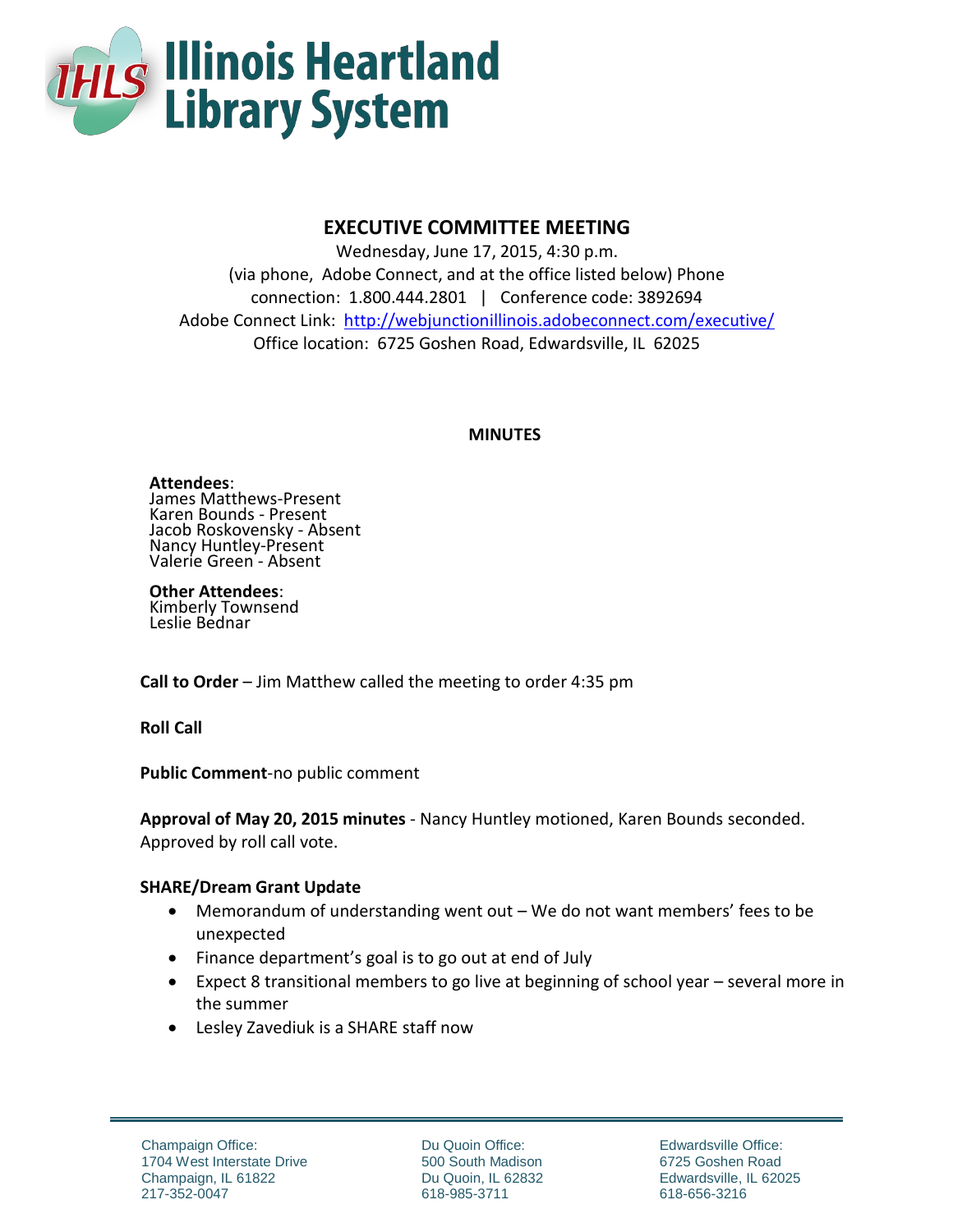

#### **Administrative Updates**

## **Operations**:

- Discussed 14 vehicles have gone through surplus, 1/3 of the vehicles have received bids, will start process again in July
- FY15 Budget includes the purchase of two staff vehicles. We will order 5 of the delivery vans.

## **Facilities**: No meeting this month

- Ordered a new appraisal for the CH building \$620,000.00 received for building
- Roof appraisal 20 year roof \$128,000.00 estimate received
- Karen Bounds decision of the board may be to get rid of building as-is as close to price and move delivery elsewhere. Can become part of the long-term plan.

#### **Grants**:

 Pursued the possibility of joining ILA as a corporate member. We can now be a corporate member at a rate of \$1,000.00 which will allow utilize ILA's 501(c) 3 number in grant applications. We have paid this fee.

#### **Staffing**:

 Lesley Zavediuk /Joe DeVillez/Sue Pearson – all now have new titles Share Circulation and Resource Sharing specialist.

#### **Open Meeting Act –** N/A

#### **Committee Updates**

Membership and Policy – No quorum last week. Covered some proposed language updates to the bylaws to section 10.

**Finance** - Finance is meeting tomorrow.

**Personnel** - Chair is not in attendance.

**Facilities** - Nothing additional

#### **Long Range Planning** –

 Did meet looked at the result of the focus group and all will be presented to the board for Tuesday.

Champaign Office: 1704 West Interstate Drive Champaign, IL 61822 217-352-0047

Du Quoin Office: 500 South Madison Du Quoin, IL 62832 618-985-3711

Edwardsville Office: 6725 Goshen Road Edwardsville, IL 62025 618-656-3216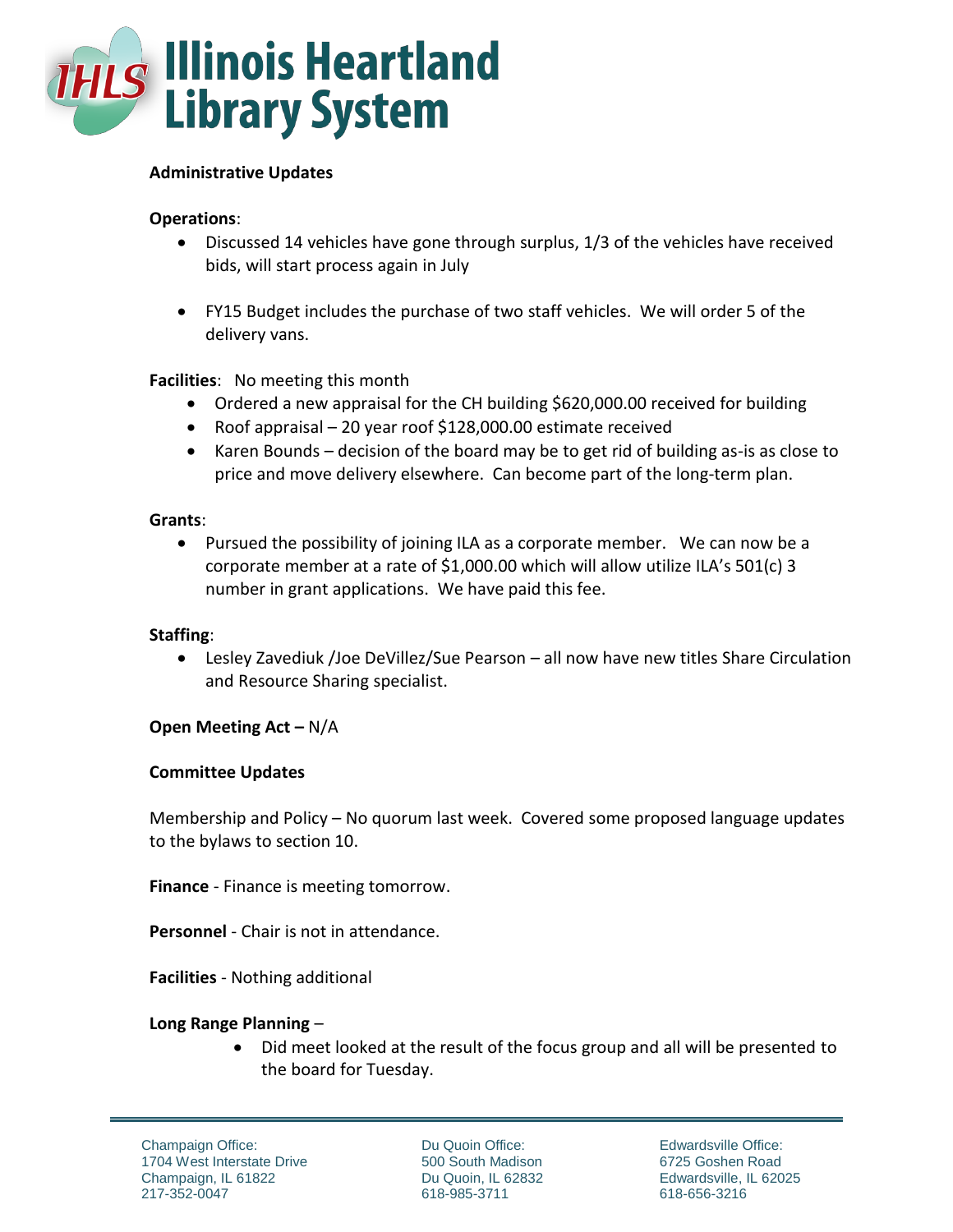

- Retreat on July 8 and 9.
- Reviewed a draft report of the staff survey and member survey and will be coming out soon.
- Facilities plan asked consultants if they were interested in participating they provided us with a proposal which will go to the Long Range Planning committee decision pending on the budget.

(Nancy Huntley has to sign off (another meeting) – no other voting necessary)

**Nominating Committee** – Board officers will be provided on the next agenda.

#### **Unfinished Business**

2015 Annual Meeting 50<sup>th</sup> Anniversary Systems in Illinois - Meeting June 23<sup>rd</sup> in Champaign. Plans to attend. Working on project to showcase the value of the Dream Grant at this meeting.

RAILS Membership Standards Process - RAILS letter we are comfortable with the new version. We will go to the board for their approval.

#### **New Business:**

Letter from ISL & Response to ISL regarding FY2016 SAPG Application

- Acknowledged from ISL to IHLS that two points were correct
- We plan to resubmit our application to provide a cleaner version
- The work we are doing is exactly what the state library wants us to do that addresses all of their objectives.
- Most of the impact in terms of time are some changes with regards to financial narrative mostly for the special revenue funds and consistent format through the entire document.

# **Focus Group Report**:

As soon as this goes to the board this will be posted on the website.

#### **Review June Board Agenda**:

- $\bullet$  See attachment
	- o No exec committee report
	- $\circ$  Unfinished business closed minutes not complete not an action item update only
	- o Operations Committee Jacob wants to bring language to the board. Changing facilities committee into an operations committee. He has

Du Quoin Office: 500 South Madison Du Quoin, IL 62832 618-985-3711